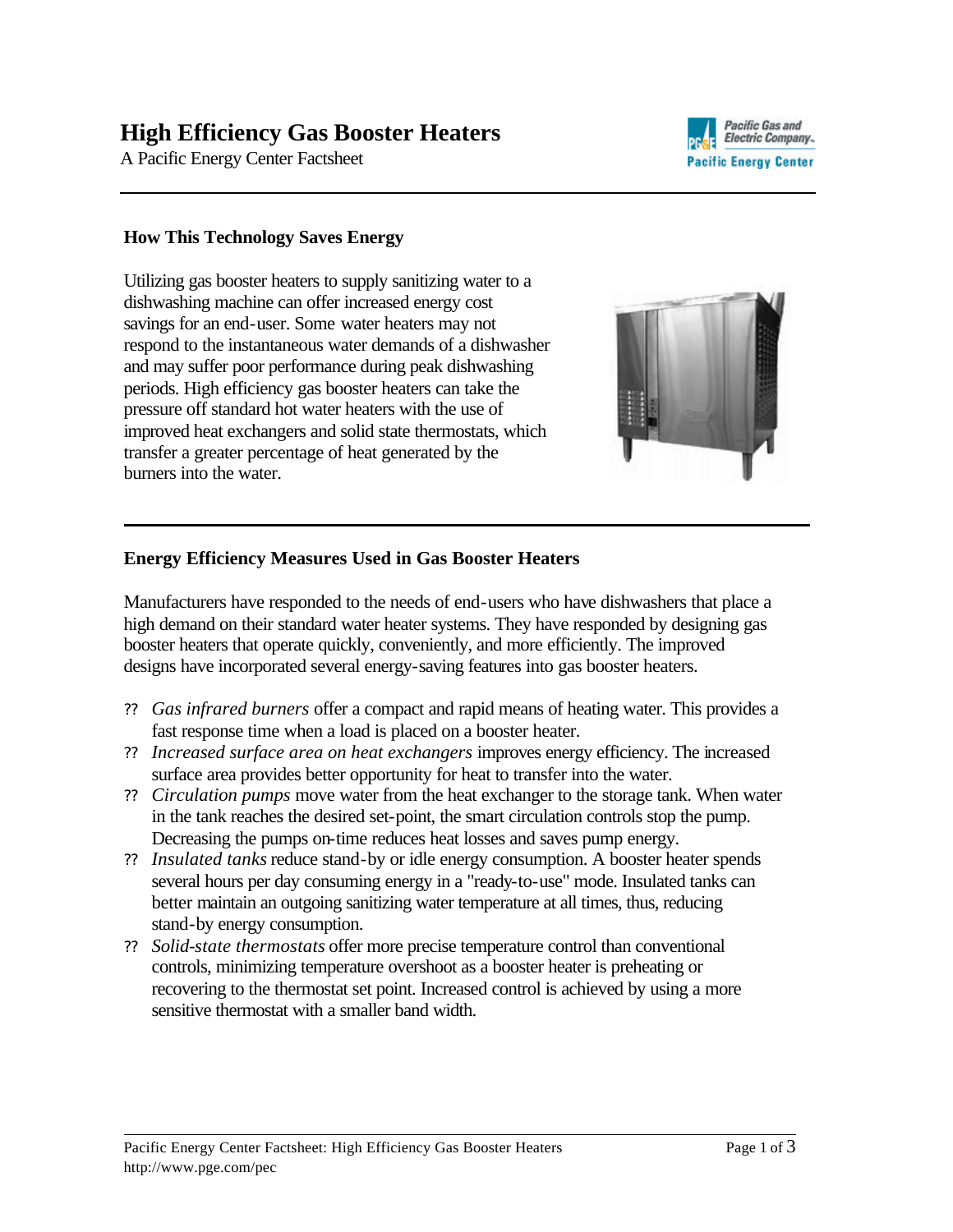## **Benefits and Pitfalls**

High efficiency gas booster heaters with smart electronic controls can offer increased savings over gas booster heaters without smart controls. Graph 1 illustrates the importance of auto shutoff for the circulation pump. Gas #1 has a circulation pump that turns off when the tank temperature reaches it's set point. Gas #2 circulation pump runs continuously which drives up the idle energy costs. Gas #1 smart controller reduces idle cost by almost 75%.



# **Graph 1. Gas Booster Heater Idle Performance Characteristics**

\*Based on 20 hours of idle per day, 30 days per month. Gas booster heater #1 has an idle rate of 2460 Btu/h and a pump idle rate of 0.01 kW. Gas booster heater #2 has an idle rate of 7250 Btu/h and a pump -idle rate of 0.14 kW.

## *Benefits*

- ?? *Manufacturers insulate the storage tanks.* This reduces standby or idle energy consumption.
- ?? *Highly sensitive thermostats with small band widths* increase booster heater response during demand and idling.
- ?? *High-efficiency gas booster heaters incorporate* high-end components such as solidstate controls. Better electronics translates to better control of water temperatures, which results in energy savings.
- ?? *Circulation pumps increase* energy efficiency during heating.